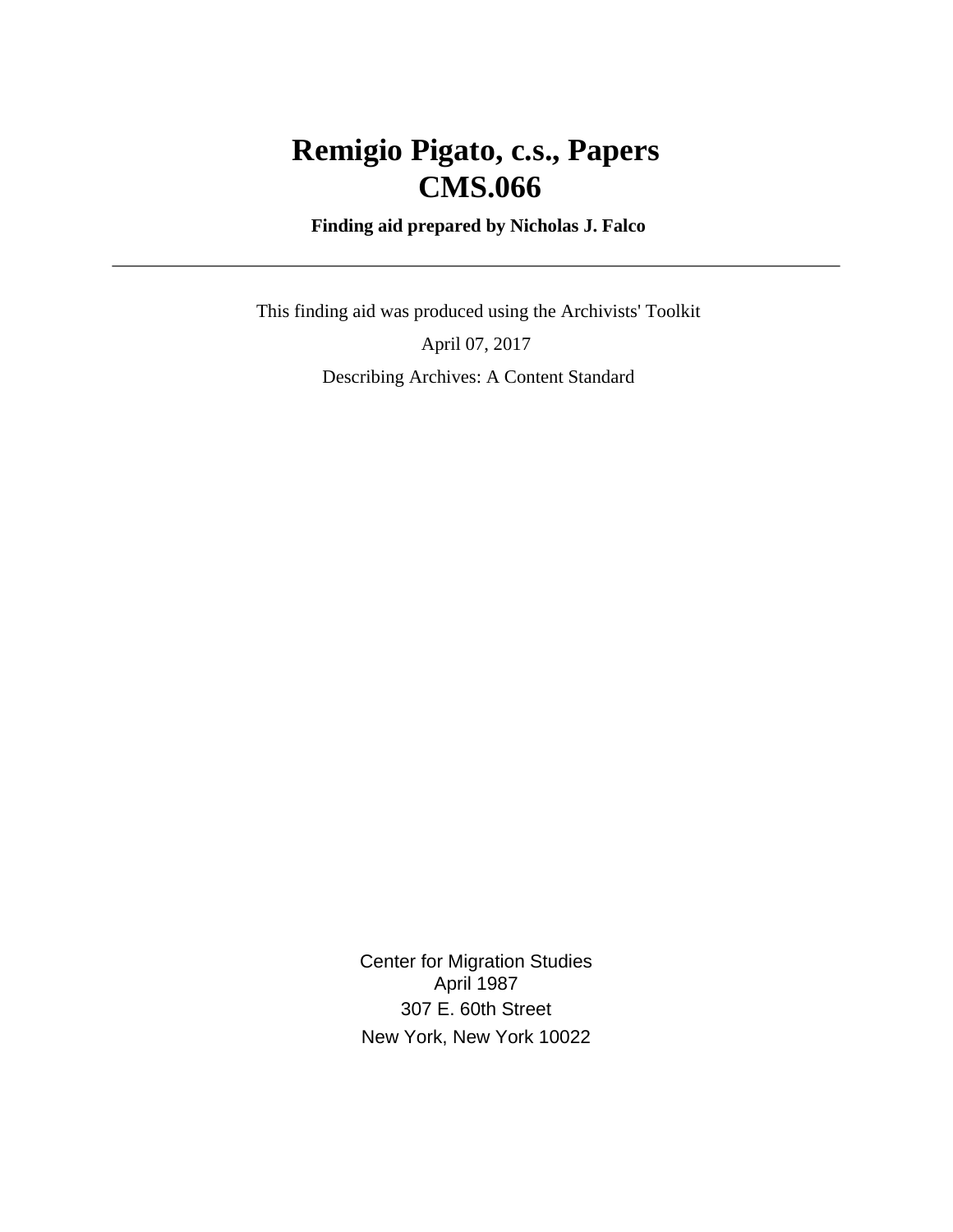# **Table of Contents**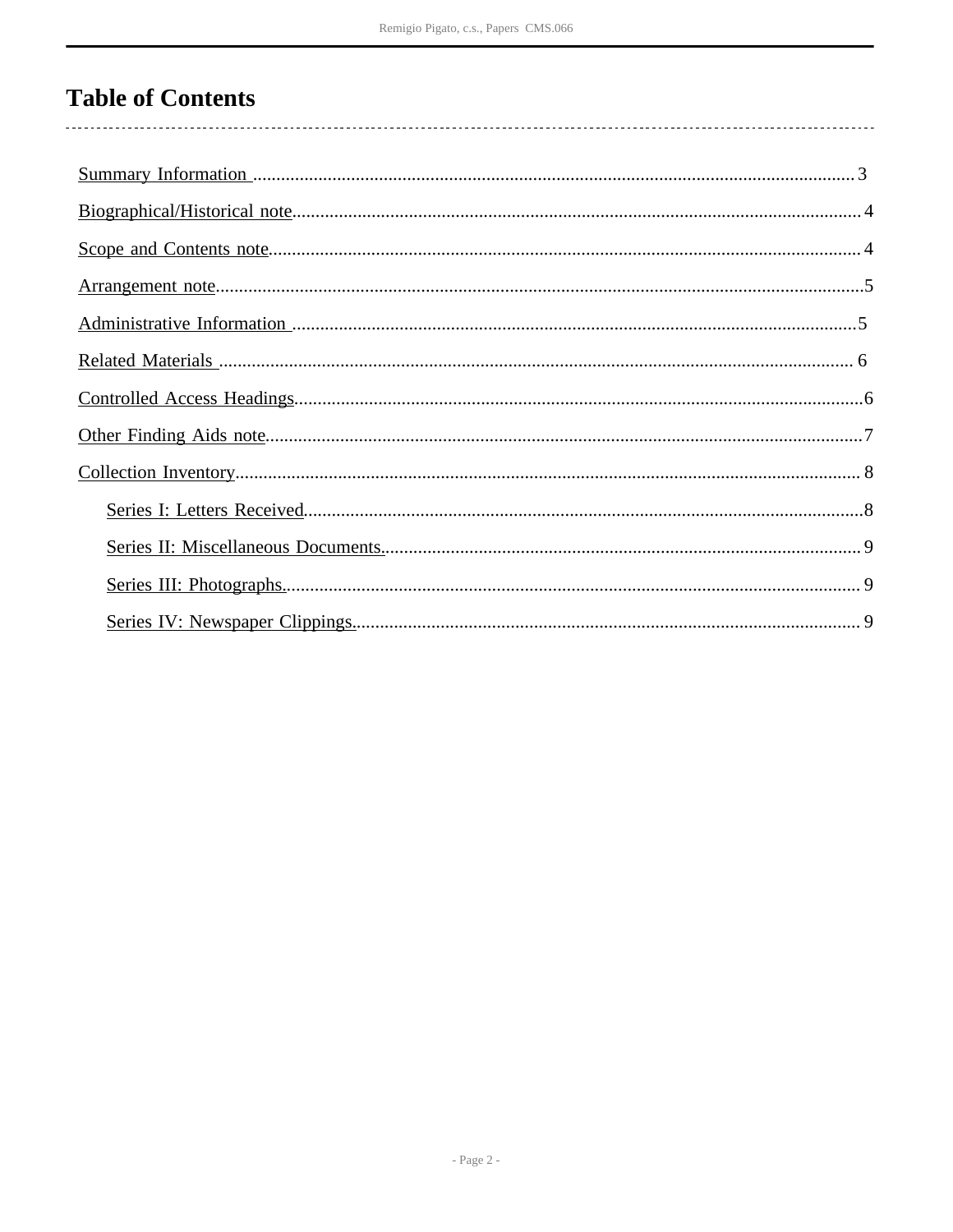# <span id="page-2-0"></span>**Summary Information**

 $\overline{a}$ 

| <b>Repository</b>                                                   | <b>Center for Migration Studies</b>                                                                                                                                                                                                                                                                                                                                                                                                                       |  |  |  |
|---------------------------------------------------------------------|-----------------------------------------------------------------------------------------------------------------------------------------------------------------------------------------------------------------------------------------------------------------------------------------------------------------------------------------------------------------------------------------------------------------------------------------------------------|--|--|--|
| <b>Title</b>                                                        | Remigio Pigato, c.s., Papers                                                                                                                                                                                                                                                                                                                                                                                                                              |  |  |  |
| <b>Date</b>                                                         | 1910-1930, 1976-1986                                                                                                                                                                                                                                                                                                                                                                                                                                      |  |  |  |
| <b>Extent</b>                                                       | 1.5 Linear feet in three document boxes                                                                                                                                                                                                                                                                                                                                                                                                                   |  |  |  |
| <b>Location note</b>                                                | CMS.066 is housed at the Provincial House of the Saint Charles Province<br>of the Society of Saint Charles-Scalabrinians, 27 Carmine Street, New<br>York, New York 10014.                                                                                                                                                                                                                                                                                 |  |  |  |
| Language                                                            | English                                                                                                                                                                                                                                                                                                                                                                                                                                                   |  |  |  |
| Language of Materials note CMS.066 is in English with some Italian. |                                                                                                                                                                                                                                                                                                                                                                                                                                                           |  |  |  |
| <b>Abstract</b>                                                     | CMS.066 contains the personal papers of the Rev. Remigio Pigato, c.s.<br>(1900-1986), a member of the Society of Saint Charles-Scalabrinians<br>from 1925 until his death. Father Pigato's photographs, correspondence,<br>newpaper clippings and personal documents cover his time as a<br>seminarian in Italy, his pastoral work in the New York-New England<br>area and his retirement at the Scalabrinians' Villa Rosa in Mitchellville,<br>Maryland. |  |  |  |

## **Preferred Citation note**

Center for Migration Studies of New York; Remigio Pigato, c.s., Papers (CMS.066); Box; Folder.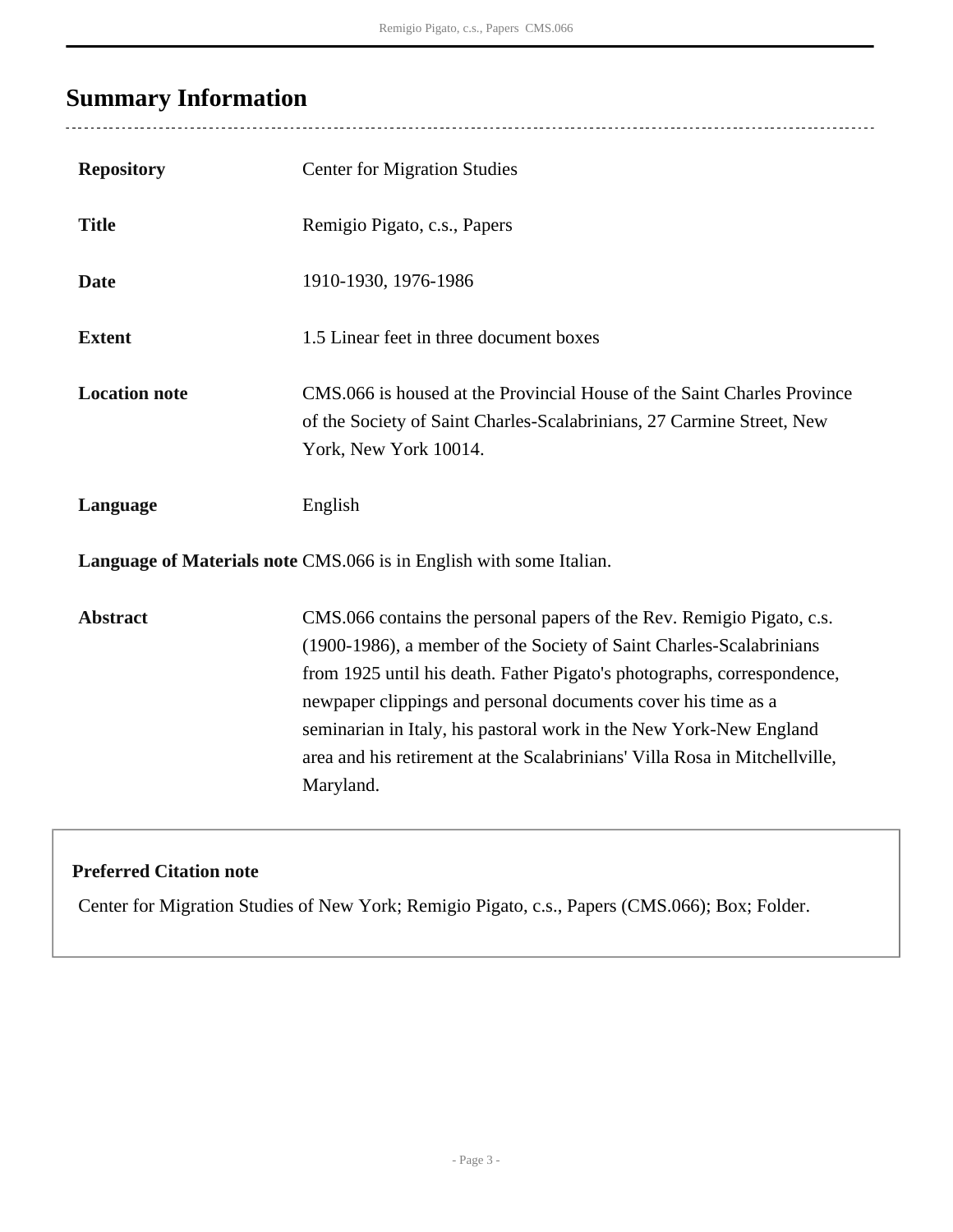## <span id="page-3-0"></span>**Biographical/Historical note**

Remigio Pigato was born in Longa di Schiavon, Vicenza, Italy, June 17, 1900. An early vocation he entered what is now the Society of Saint Charles-Scalabrinians at the congregation's mother house in Piacenza, Emilia-Romagna, at age 11. He left the seminary for military service during World War I, returned to complete his studies, was ordained in 1924, and left for the United States in 1925. He served in parishes in Chicago, Illinois, including Our Lady of Pompei, where he worked from 1932 to 1947 and at Sacred Heart in Cincinnati, Ohio. In a first for the congregation, he served as Provincial Superior of the Saint John the Baptist province in the western United States and, immediately thereafter, in the same role in the Saint Charles, or eastern province. During his time in the latter role he was instrumental in acquiring the former Flagg estate on Staten Island for the province, which used it for a seminary and then as the headquarters of the Center for Migration Studies. During the 1950s and 1960s he served in various parishes in the Saint Charles province, including Saint Anthony of Padua in Buffalo, New York, and Sacred Heart in Boston's North End. He retired to the Scalabrinians' Villa Rosa nursing home in 1977. In early 1986 he returned to Italy, and died at the Scalabrinians' General House in Rome July 15, 1986.

## <span id="page-3-1"></span>**Scope and Contents note**

CMS.066 documents, via correspondence, newspaper clippings, photographs and printed ephemera, the career of Father Remigio Pigato from his arrival at the seminary of the Society of Saint Charles-Scalabrinians at the age of 11 to his death in Rome in 1986.

The correspondence documents the end of Father Piago's life, from his retiremen to Villa Rosa, a nursing home run by his religious congregation, the Society of Saint Charles-Scalabrinians, in Mitchellville, Maryland, in 1977 to his relocation to the congregation's headquarters in Rome in 1986 to his death later that year.

Miscellaneous documents cover events at various points in Father Pigato's life such as his birth and naturalization. Two passports, one from th eKingdom of Italy in 1925 and the second from the United States of America in 1961, creat a chronology of his international travels. There is also a small collecton of prayer cards, which may help to identify relatives, friends, and close associates.

Father Pigato's photograph collection are especially useful for the beginning and end of his life with the Scalabrinians. His black-and-white photographs cover his early years in the seminary and also ceremonies and celebrations in conjunction with milestone anniversaries in the 1970s and 1980s.

A collection of about a dozen Italian- and English-language clippings on religious topics round out the collection.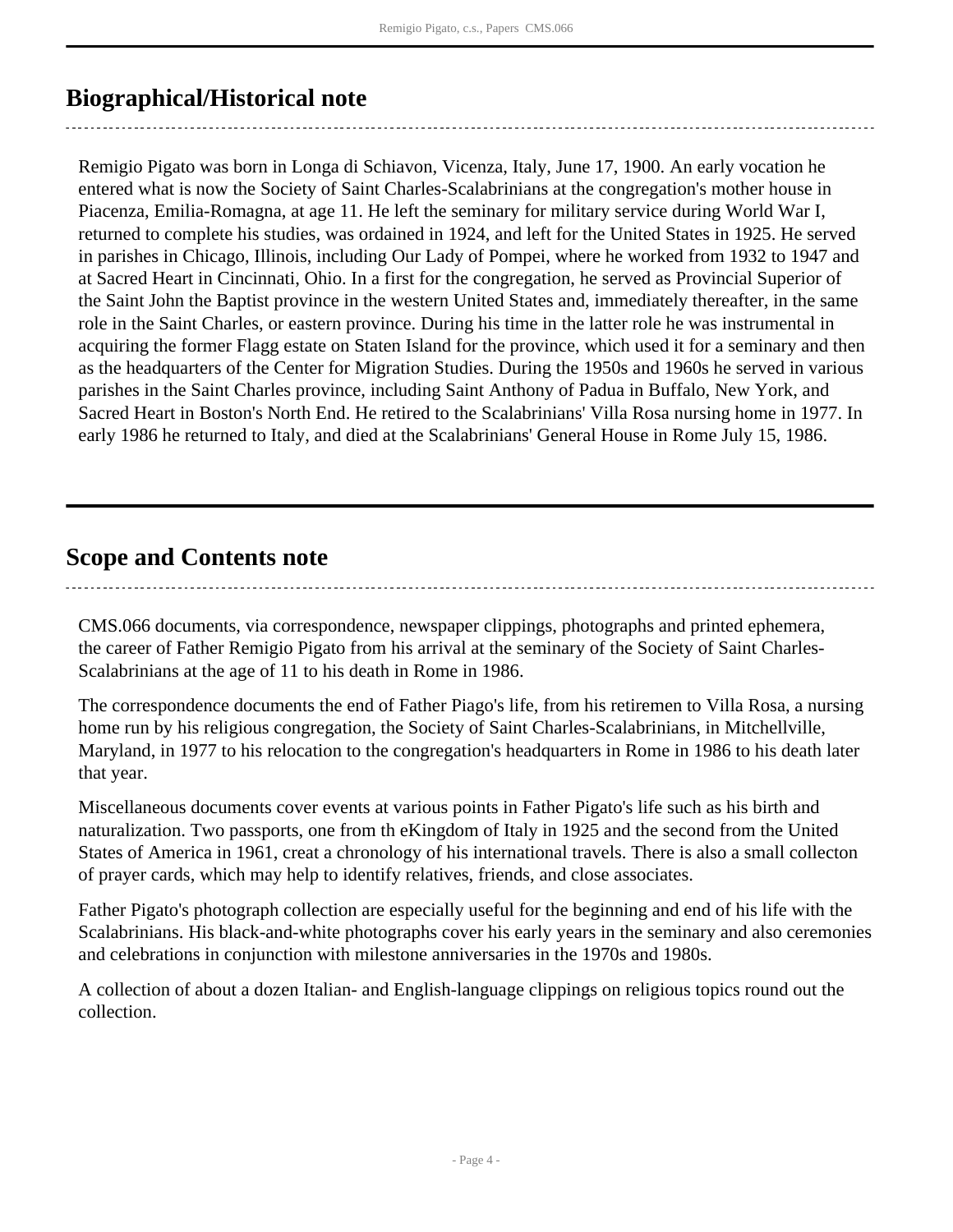## <span id="page-4-0"></span>**Arrangement note**

CMS.066 is arranged in four Series: Series I: Leters Received Series II: Miscellaneous Documents Series III: Photographs Series IV: News Clippings

## <span id="page-4-1"></span>**Administrative Information**

## **Publication Information**

Center for Migration Studies April 1987

### **Revision Description**

13 January 2017

### **Conditions Governing Access note**

Open to researchers by appointment.

### **Conditions Governing Use note**

Copyright is owned by the Center for Migration Studies. Permission to publish materials must be requested before use.

### **Immediate Source of Acquisition note**

The Center for Migration Studies received the contents of CMS.066 upon the transfer of Father Remigio Pigato from the Villa Rosa Nursing Home in Mitchellville, Maryland, and his death in Rome July 15, 1986.

### **Processing Information note**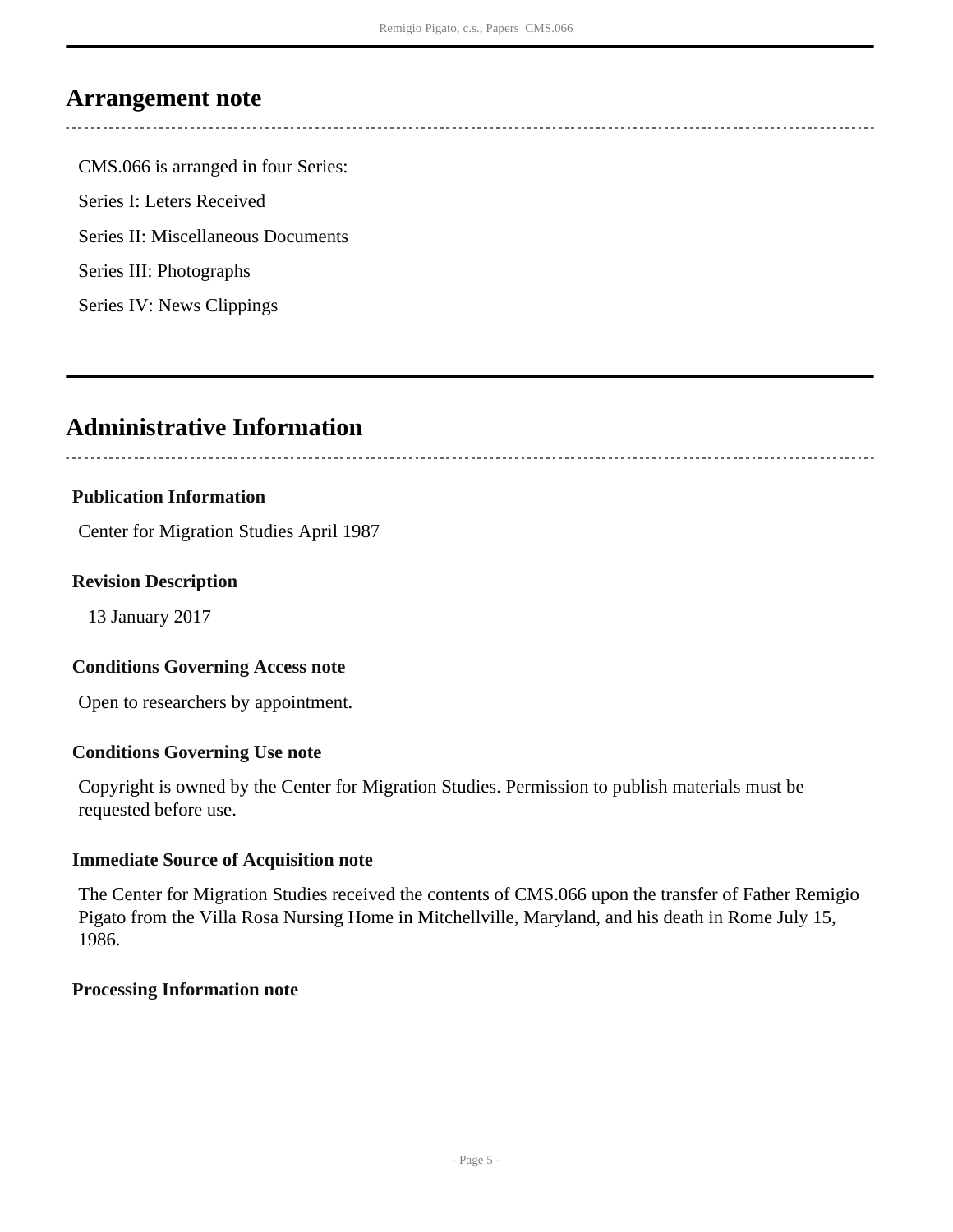Nicholas J. Falco processed CMS.066 in April 1987 and prepared the original finding aid. In 2017 Mary Brown prepared a finding aid in Archivists' Toolkit using the methodology in Describing Archives: A Content Standard.

## <span id="page-5-0"></span>**Related Materials**

## **Related Archival Materials note**

CMS.049, Church of Saint Anthony of Padua, Buffalo, New York, Records. Father Pigato served in this church.

CMS.063, Church of the Sacred Heart, Boston, Massachusetts, Records. Father Pigato served in this church.

CMS.073, Pio Parolin, c.s, Papers. Father Pigato has a letter to Father Pio Parolin in his collection.

CMS.078 and its addendums, Province of Saint Charles, Society of Saint Charles-Scalabrinians Records. Father Pigato was provincial of the community in the late 1940s, and some records of his work are found in this collection.

## <span id="page-5-1"></span>**Controlled Access Headings**

## **Corporate Name(s)**

• Scalabrinians.

## **Personal Name(s)**

• Pigato, Remigio, c.s., 1900-1986

## **Subject(s)**

• Italian Americans |x Religion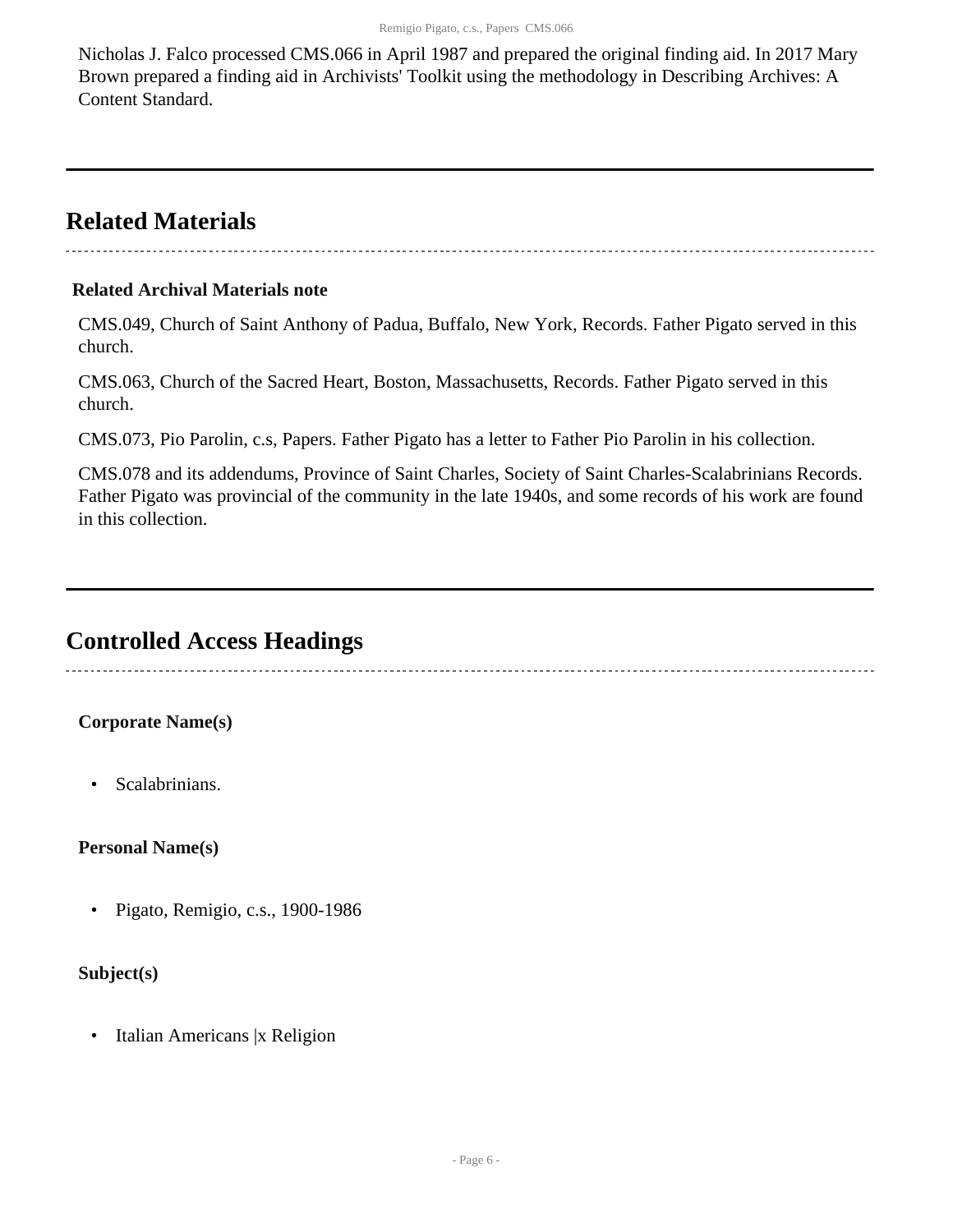• Priests |z United States.

# <span id="page-6-0"></span>**Other Finding Aids note**

. . . . . . . . . . . . . . . . . 

A copy of the original print finding aid is available on request.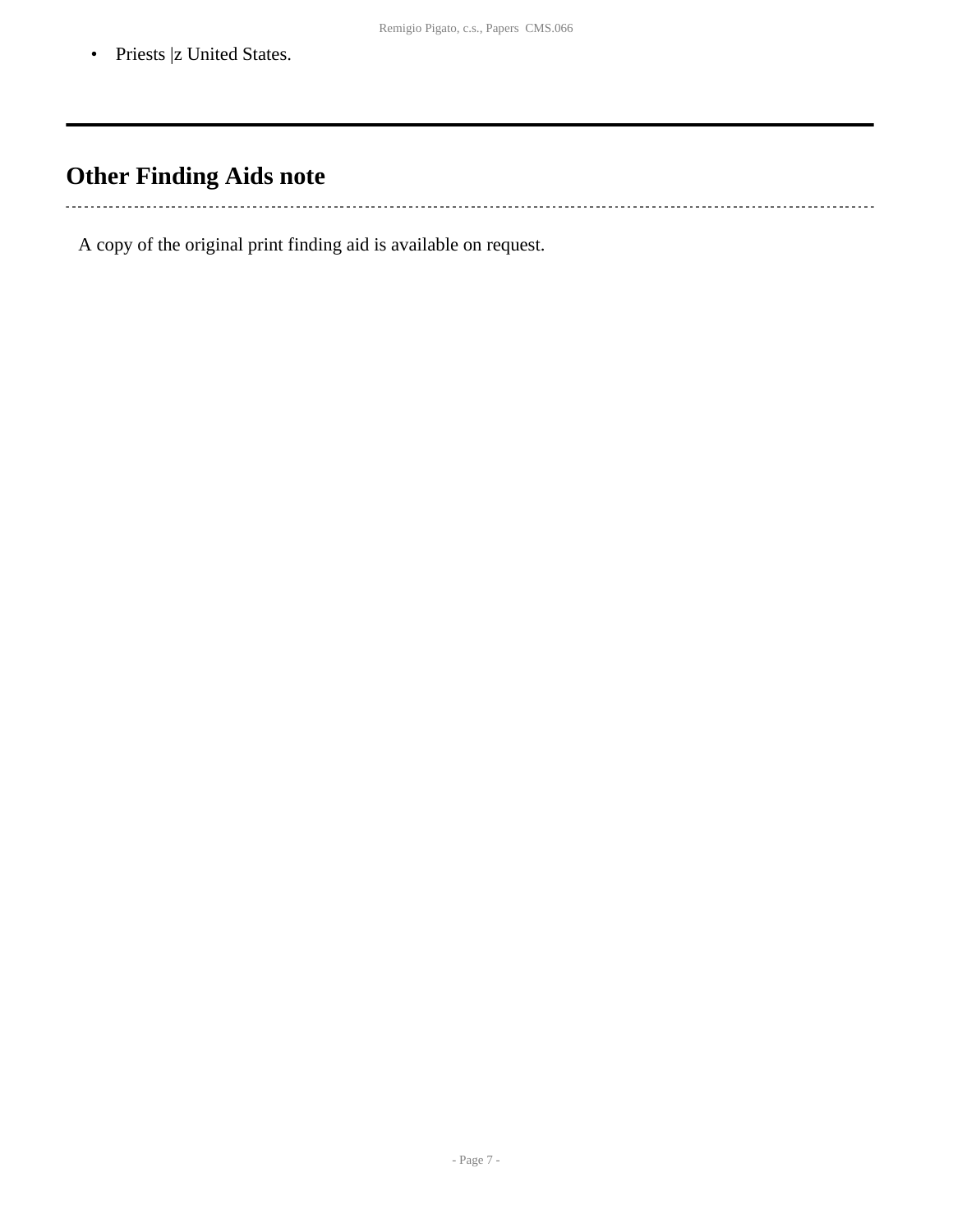# <span id="page-7-0"></span>**Collection Inventory**

<span id="page-7-1"></span>

|                                 | <b>Box</b>     | <b>Folder</b>  |
|---------------------------------|----------------|----------------|
| Correspondence. 1976            | $\mathbf{1}$   | $\mathbf{1}$   |
| Correspondence. 1977            | $\mathbf{1}$   | $\overline{2}$ |
| Correspondence. 1978            | $\mathbf{1}$   | 3              |
| Correspondence. 1979            | $\mathbf{1}$   | $\overline{4}$ |
| Correspondence. circa 1976-1979 | $\mathbf{1}$   | 1979           |
| Correspondence. 1980            | $\mathbf{1}$   | 6              |
| Correspondence. 1981            | $\mathbf{1}$   | $\overline{7}$ |
| Correspondence. 1982            | $\mathbf{1}$   | 8              |
| Correspondence. 1983            | $\mathbf{1}$   | 9              |
| Correspondence. 1984            | $\overline{2}$ | 10             |
| Correspondence. 1985            | $\overline{2}$ | 11             |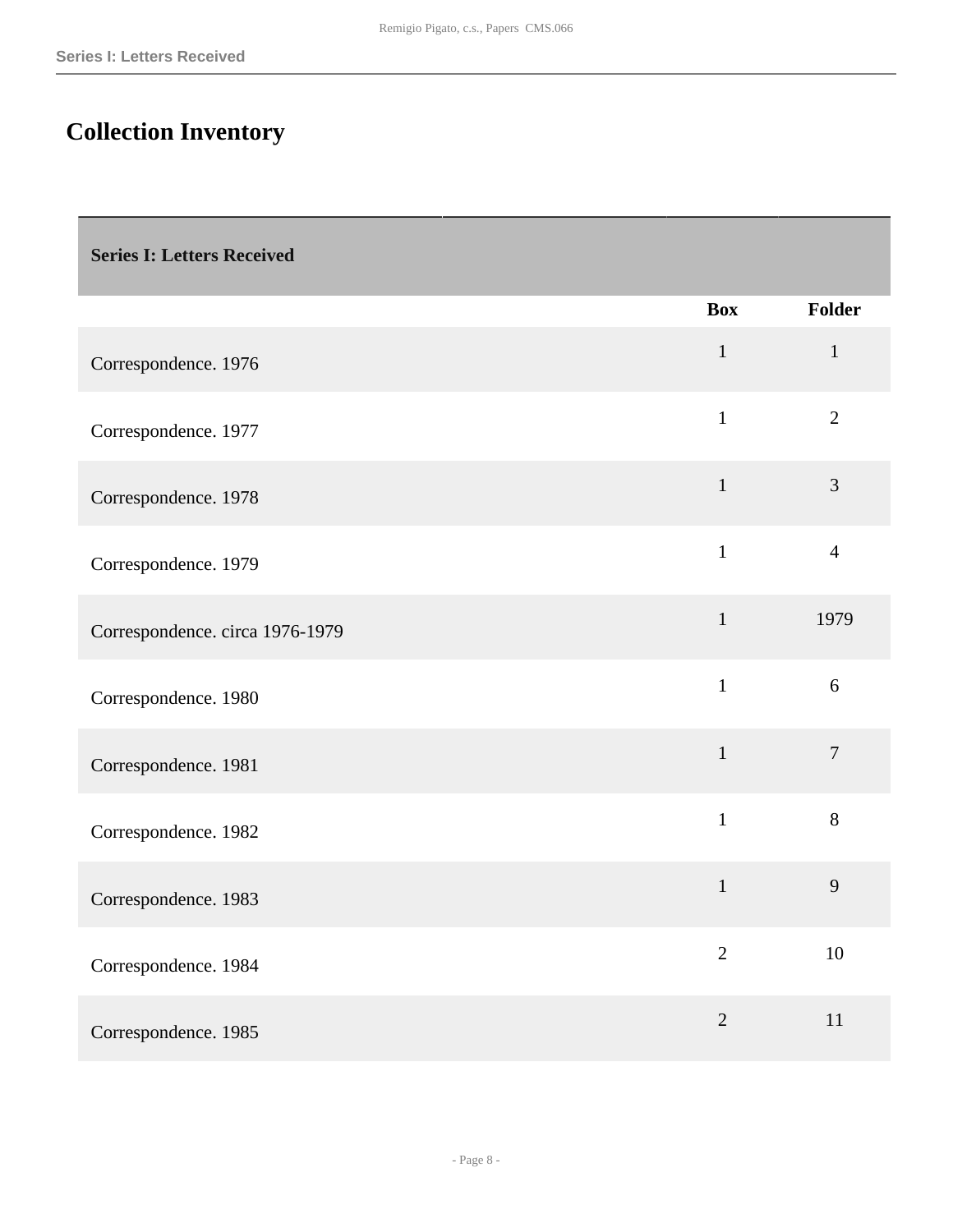| Correspondence. 1986               |   | 12 |
|------------------------------------|---|----|
| Correspondence. circa 1980-1986    | 2 | 13 |
| Donation acknowledgements. undated |   | 14 |

## <span id="page-8-0"></span>**Series II: Miscellaneous Documents. 1900-1967**

#### **Scope and Contents note**

Among the documents in this collection is father Pigato's 1900 birth certificate, his 1925 Italian passport, his 1932 naturalization papers, a 1945 multi-lingual questionnaire to aid priests hearing confessions, his 1961 U.S. passport, prayer and memorial cards and an undated letter to confrere Pio Parolin, c.s.

Italian passport. 1925

<span id="page-8-1"></span>**Series III: Photographs. 1920-1979** 

#### **Scope and Contents note**

Series III contains about fifty photographs. About a dozen were taken in Italy in the early twentieth century and show groups of seminaries. The remainder were taken in the 1970s and 1980s. Some of these were also taken in Italy and depict Father Pigato with his family. Others were taken in the United States and depict the neighoborhood around the Church of the Sacred Heart in the North End of Boston, and Father Pigato and his confreres.

<span id="page-8-2"></span>**Series IV: Newspaper Clippings. 19680-1981** 

**Scope and Contents note**